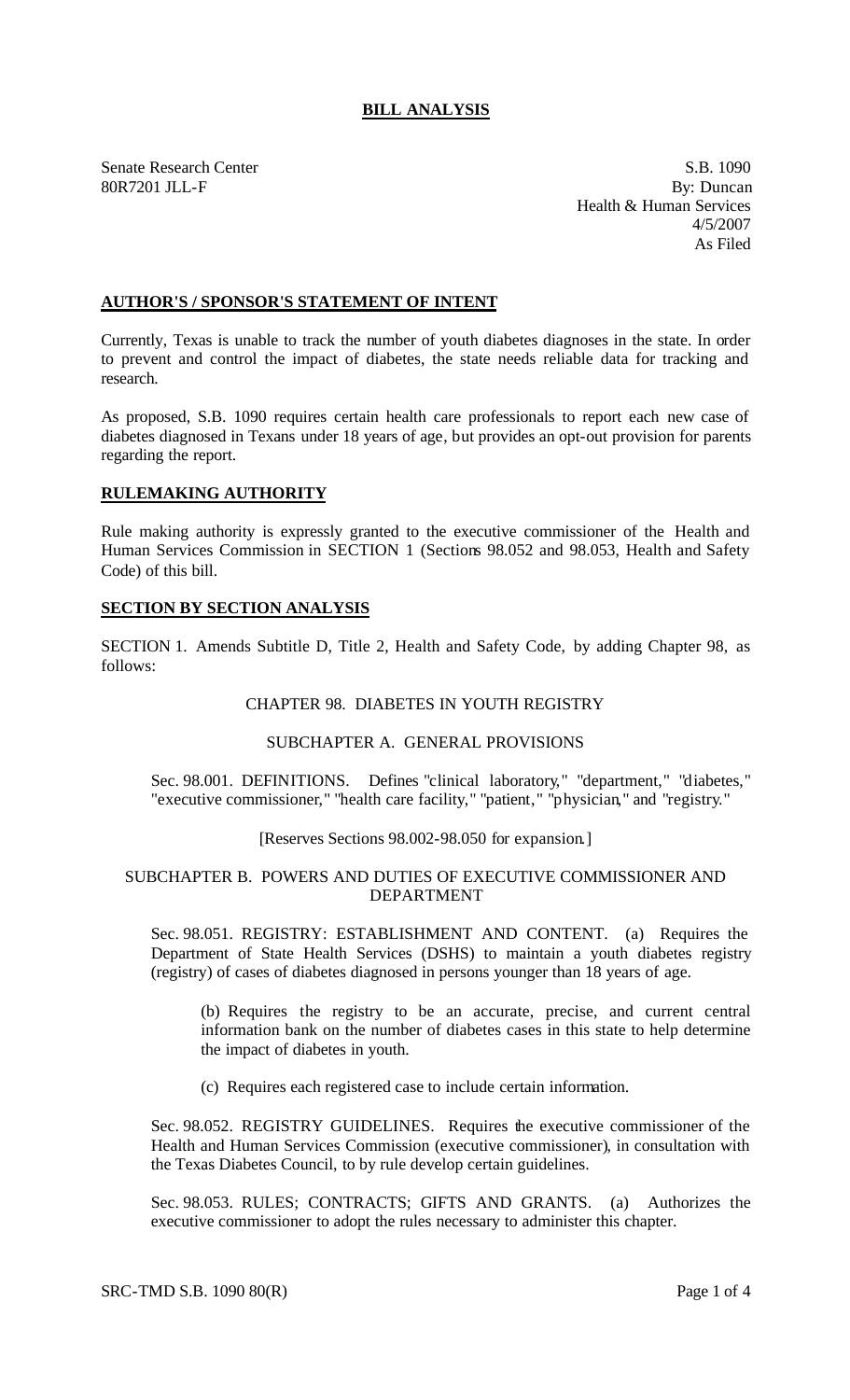(b) Authorizes DSHS to enter into contracts as necessary for the purposes of this chapter.

(c) Authorizes DSHS to accept and administer gifts and grants for the purposes of this chapter.

Sec. 98.054. ANNUAL REPORT; REPORT TO LEGISLATURE. (a) Requires DSHS to publish an annual youth diabetes report based on registry information. Authorizes the report to include certain information.

(b) Requires DSHS to present the annual youth diabetes report to certain officials.

(c) Authorizes DSHS to publish reports it determines necessary or desirable to implement the purposes of this chapter, in cooperation with other diabetes reporting organizations and research institutions.

Sec. 98.055. INFORMATION FROM MEDICAL RECORDS. (a) Requires a health care facility, clinical laboratory, or physician that makes the diagnosis or obtains information related to the diagnosis to furnish to DSHS or DSHS's representative information DSHS considers necessary and appropriate that is derived from the patient's medical record in the custody or under the control of the health care facility, clinical laboratory, or physician within six months of a new diagnosis of diabetes in a patient, except as provided by Subsection (b).

(b) Requires the health care facility, clinical laboratory, or physician to inform the patient and the patient's parent or legal guardian of the existence, structure, and purpose of the registry before transferring any information.

(c) Prohibits the health care facility, clinical laboratory, or physician from transferring information about a patient if the patient or the patient's parent or legal guardian chooses to exclude the information from the registry.

(d) Requires a health care facility, clinical laboratory, or physician to furnish information required under Subsection (a) in the format prescribed by DSHS.

Sec. 98.056. FAILURE TO FURNISH INFORMATION; PENALTY. (a) Requires a health care facility, clinical laboratory, or physician that knowingly or in bad faith fails to furnish information to reimburse DSHS for the costs incurred by DSHS in accessing and obtaining the information. Requires costs reimbursed under this subsection to be reasonable based on the actual costs incurred by DSHS in collecting the information and authorizes the reimbursed costs to include salary and travel expenses.

(b) Authorizes DSHS to assess a late fee on an amount due under Subsection (a) that is at least 60 days overdue after providing an opportunity for hearing. Prohibits the late fee from exceeding one and one-half percent of the total amount due for each month or portion of a month the amount is not paid in full.

Sec. 98.057. CONFIDENTIALITY. (a) Provides that reports, records, and information obtained under this chapter are confidential and are not subject to disclosure under Chapter 552 (Public Information), Government Code, are not subject to subpoena, and may not otherwise be released or made public except as provided by this chapter.

(b) Provides that reports, records, and information obtained under this chapter are for the confidential use of DSHS and any person it determines necessary to carry out the intent of this chapter except as provided by Subsection (c).

(c) Authorizes information obtained under this chapter to be released to the health care facility, clinical laboratory, or physician that provided the information to the department, but stipulates that the release is limited to information provided by that health care facility, clinical laboratory, or physician.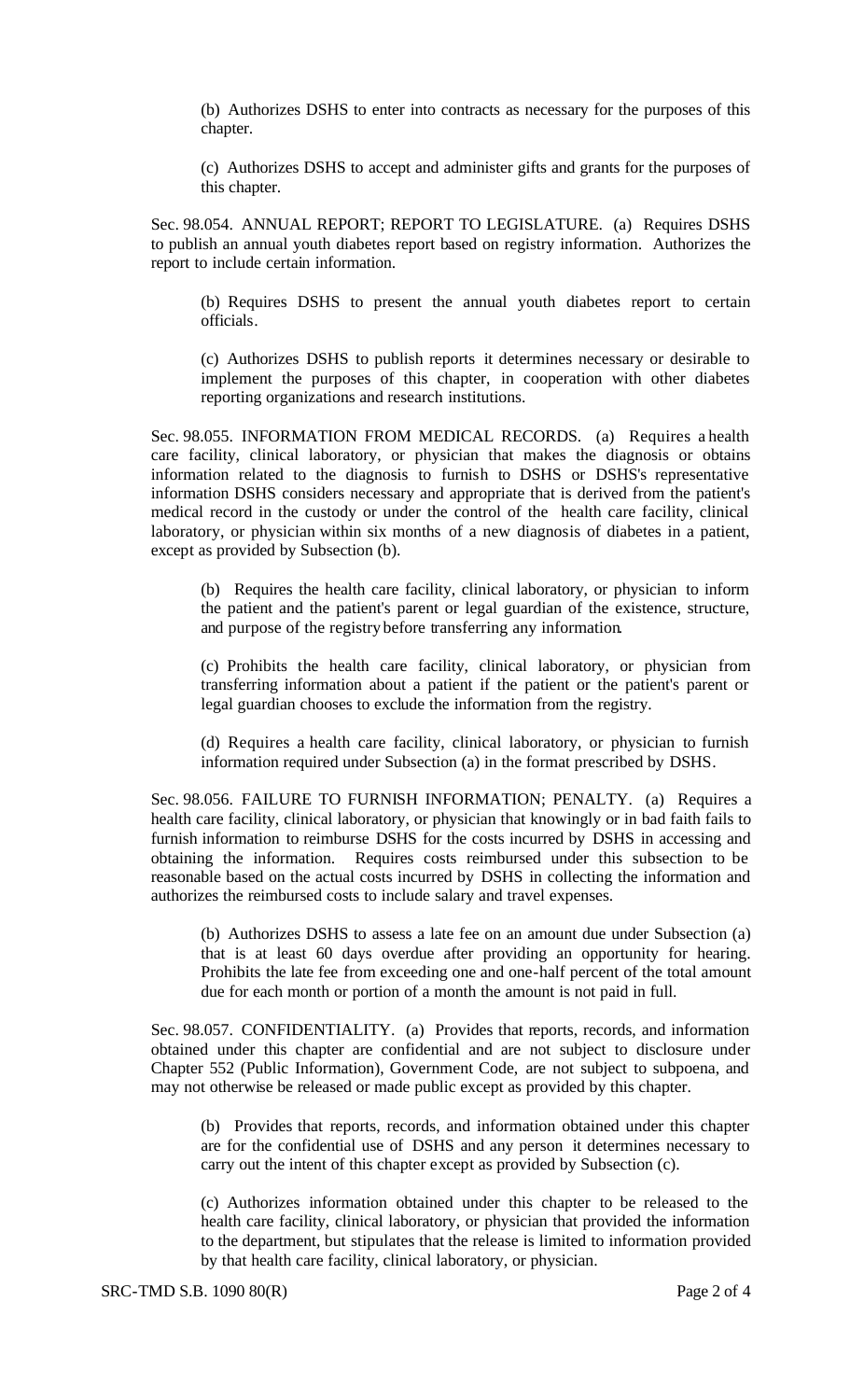(d) Prohibits a state employee from testifying in a civil, criminal, special, or other proceeding as to the existence or contents of records, reports, or information concerning an individual whose medical records have been used in submitting information required under this chapter unless the individual consents in advance.

Sec. 98.058. RELEASE OF LIMITED INFORMATION. (a) Authorizes medical or epidemiological information to be released under certain circumstances.

(b) Provides that information furnished to a diabetes registry or a diabetes researcher under Subsection (a)(3) is for confidential use of the diabetes registry or the diabetes researcher, as applicable, and is subject to Section 98.057.

Sec. 98.059. REGISTRY ACCESS. Provides that access to the registry is limited to certain persons.

Sec. 98.060. IMMUNITY FROM LIABILITY. Provides that certain persons subject to this chapter that act in compliance with this chapter are not civilly or criminally liable for furnishing the information required under this chapter.

Sec. 98.061. INJUNCTIVE RELIEF; CIVIL PENALTY. (a) Authorizes the attorney general to institute an action for injunctive relief to restrain a release of information in violation of Section 98.057, 98.058, 98.059, or 98.064.

(b) Authorizes the attorney general to institute an action for civil penalties against a person for a release of information in violation of Section 98.057, 98.058, 98.059, or 98.064 in addition to the injunctive relief provided by Subsection (a). Prohibits a civil penalty that is assessed under this section from exceeding \$3,000 for each violation.

(c) Authorizes the court to assess a civil penalty not to exceed \$250,000 if the court in which an action under Subsection (b) is pending finds that the violations have occurred with a frequency as to constitute a pattern or practice.

Sec. 98.062. DISCIPLINARY ACTION. Provides that a release of information in violation of Section 98.057, 98.058, 98.059, or 98.064 by an individual or facility that is licensed by an agency of this state is subject to investigation and disciplinary proceedings, including probation or suspension by the licensing agency in addition to the penalties prescribed by this chapter. Authorizes the agency to revoke the individual's or facility's license if there is evidence that the violations of this chapter constitute a pattern or practice.

Sec. 98.063. EXCLUSION FROM STATE PROGRAMS. Requires a person to be excluded from participating in any state-funded health care program if a court finds the person engaged in a pattern or practice of releasing information in violation of Section 98.057, 98.058, 98.059, or 98.064 in addition to the penalties prescribed by this chapter.

Sec. 98.064. COMPLIANCE WITH FEDERAL LAW. (a) Requires a covered entity to ensure that the disclosure complies with all applicable requirements, standards, and implementation specifications of the privacy rule to the extent that this chapter authorizes the disclosure of protected health information by a covered entity as those terms are defined by the privacy rule in federal laws.

(b) Provides that this chapter governs the use or disclosure of information in the registry to the extent that the provisions of this chapter, and the rules adopted under this chapter, relating to the use or disclosure of information in the registry are more stringent than the privacy rule described by Subsection (a).

Sec. 98.065. EXAMINATION AND SUPERVISION NOT REQUIRED. Provides that this chapter does not require an individual to submit to any medical examination or supervision or to examination or supervision by DSHS.